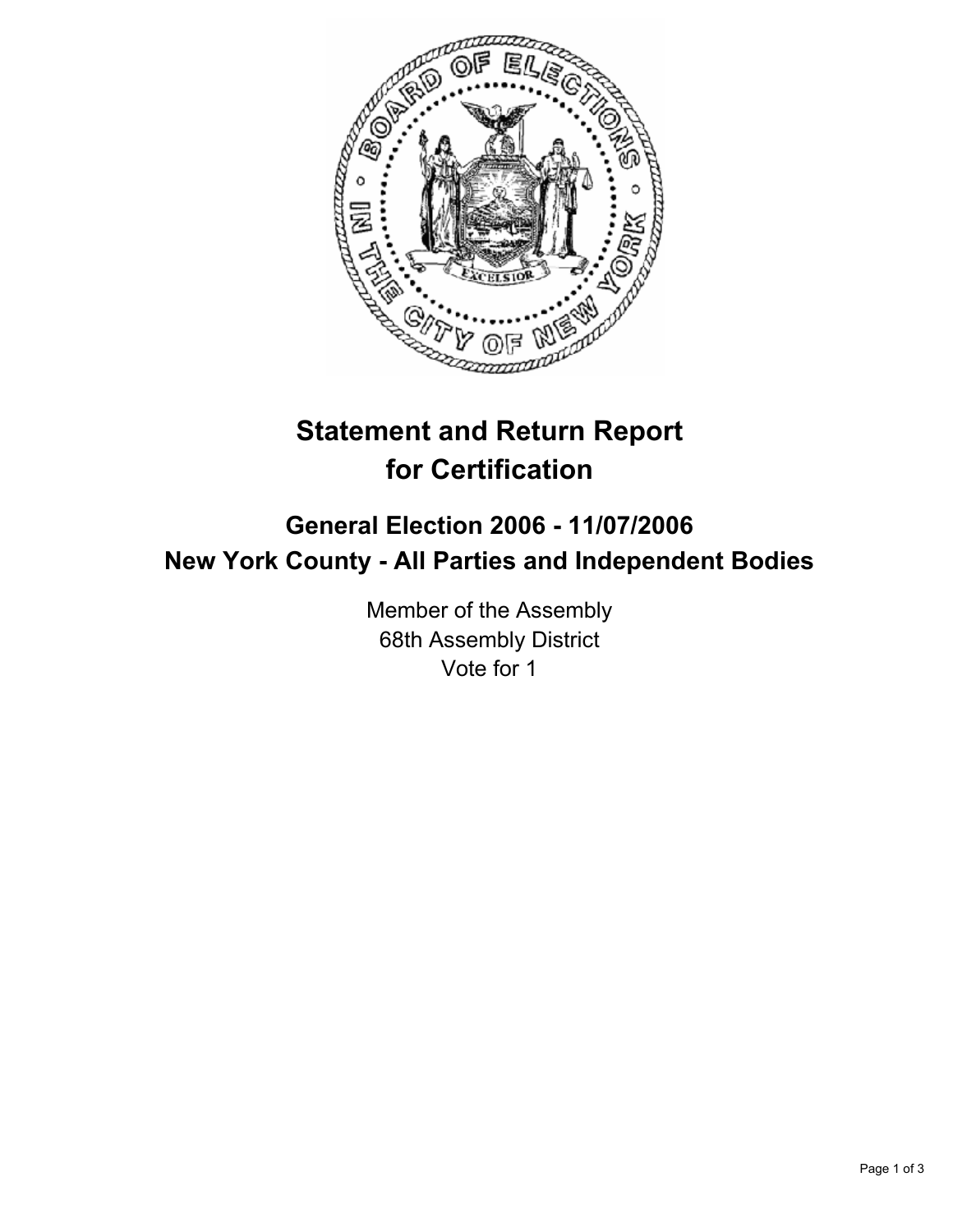

### **Assembly District 68**

| <b>PUBLIC COUNTER</b>                  | 20,467 |
|----------------------------------------|--------|
| <b>EMERGENCY</b>                       | 60     |
| ABSENTEE/MILITARY                      | 337    |
| <b>AFFIDAVIT</b>                       | 620    |
| <b>Total Ballots</b>                   | 21,553 |
| DEAN LOREN VELASCO (REPUBLICAN)        | 1,170  |
| ADAM CLAYTON POWELL (DEMOCRATIC)       | 14,751 |
| DEAN LOREN VELASCO (INDEPENDENCE)      | 306    |
| DEAN LOREN VELASCO (CONSERVATIVE)      | 111    |
| ADAM CLAYTON POWELL (WORKING FAMILIES) | 878    |
| CALDING SOLOMON (WRITE-IN)             |        |
| <b>GEORGE KELLER (WRITE-IN)</b>        |        |
| KATHERINE DEPASQUALE (WRITE-IN)        |        |
| LEONARD MCNEIL (WRITE-IN)              |        |
| <b>Total Votes</b>                     | 17,220 |
| Unrecorded                             | 4.333  |